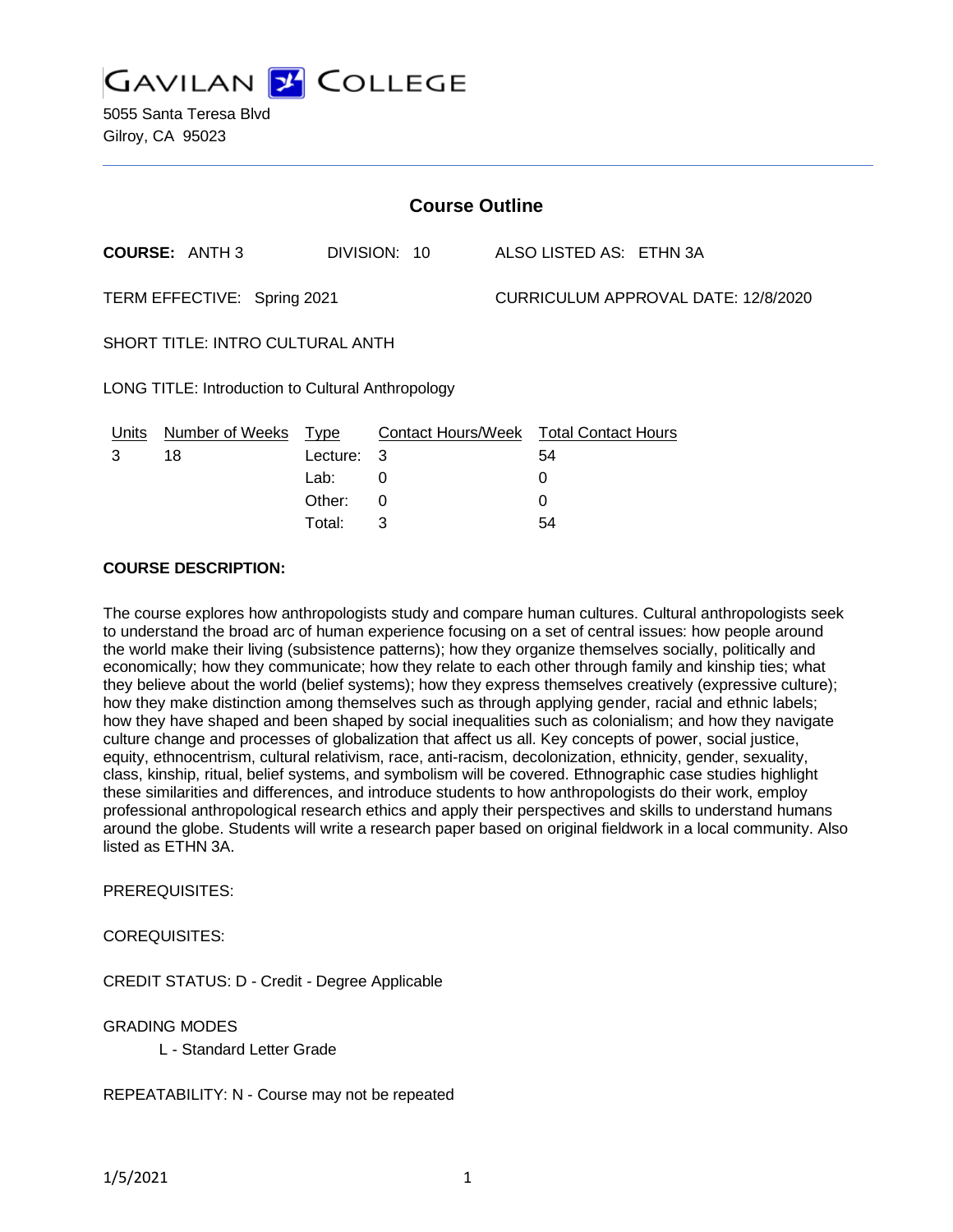SCHEDULE TYPES:

- 02 Lecture and/or discussion
- 05 Hybrid
- 71 Dist. Ed Internet Simultaneous
- 72 Dist. Ed Internet Delayed

## **STUDENT LEARNING OUTCOMES:**

By the end of this course, a student should:

1. Define the methods, theories, and perspectives used to study and understand human cultures.

2. Describe, compare, and analyze systems of power and practices shaped by the intersection of race, ethnicity, nationality, class, gender, and sexuality in a range of cultures throughout the globe.

3. Demonstrate an understanding of anthropological concepts including social justice, equity, ethnocentrism, cultural relativism, race, anti-racism, decolonization, ethnicity, gender, sexuality, political organization, socioeconomic class, kinship, ritual, belief systems, and symbolism.

4. Design, conduct, and write a research paper based on ethnographic or Service Learning experience and research.

5. Apply anthropological theory to describe the histories, cultures, intellectual traditions, lived experiences, and/or social struggles of one or more of the following historically defined racialized groups: Native Americans, African Americans, Latinx Americans, and Asian Americans.

## **CONTENT, STUDENT PERFORMANCE OBJECTIVES, OUT-OF-CLASS ASSIGNMENTS**

Curriculum Approval Date: 12/8/2020

3 hours

Content: Anthropological Theories, Methods and Perspectives

Performance Objectives: 1) Define anthropology and explain how it differs from

other academic disciplines; 2) List the major subdisciplines of anthropology; 3) Discuss and explain the ideas of cultural relativism and ethnocentrism; 4) Describe anthropology?s position on race; 5)

Describe some of the key reasons for studying anthropology.

#### 3 hours

Content: Culture and Power

Performance Objectives: 1) Explain the history of the culture concept; 2) Explain the relationship between concepts of culture and power; 3) Analyze a variety of cultural practices from an anthropological perspective; 4) Give some examples of the way in which symbols create meaning for people in particular cultures; 5) Explain some of the ways in which culture is and is not shared; 6) List some of the

ways in which culture changes and describe the role of conflict and consensus in change.

3 hours

Content: Doing Cultural Anthropology

Performance Objectives: 1) Explain who Boas and Malinowski were, and their importance to the development of anthropology; 2) Define participant observation and explain its

importance in anthropology; 3) Summarize the importance of feminism and postmodernism in the development of anthropology; 4) Describe collaborative and engaged anthropology and give examples of them;

5) Give examples of ethical dilemmas facing anthropologists.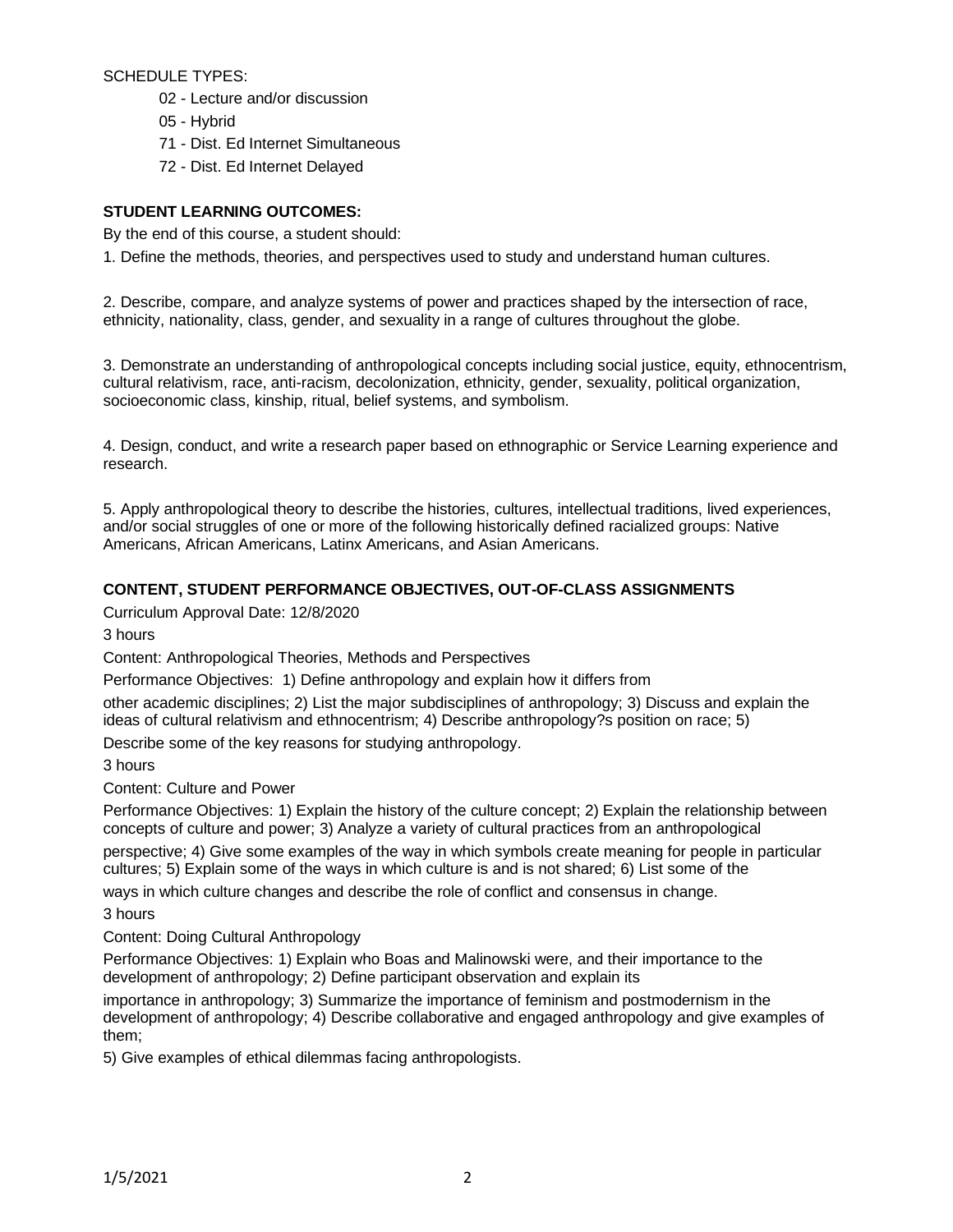## 3 hours

Content: Subsistence Patterns

Performance Objectives: 1) Explain the relationship between environment and subsistence strategy; 2) Summarize the major characteristics of foraging, pastoralism, and horticulture, and give an example of each; 3)

Analyze the differences between horticulture and agriculture, and discuss the environmental impact of each; 4) Explain the role of landlords, peasants, and the state in agricultural systems; 5)

Differentiate between agriculture and industrialism, and assess the advantages and disadvantages of each.

## 3 hours

Content: Power, Conquest, and a World System

Performance Objectives: 1) Identify some of the critical reasons for the European expansion of the 16th century; 2) Summarize the key methods Europeans used to gain wealth from their global

expansion; 3) Compare and contrast the era of colonization between 1500 and 1800 with colonizing in the 19th century; 4) Outline the role of disease in European expansion and compare its effects in

the Americas and in Africa and Asia; 5) Analyze the ways in which Europeans attempted to extract wealth from the colonies in the 19th and 20th centuries; 6) Discuss the reasons why almost all colonies

achieved independence by the end of the 1960s.

## 6 hours

Content: Ethnicity and Race

Performance Objectives: 1) Summarize the differences between functionalist and conflict approaches to inequality and list some of the strengths and weaknesses of each approach; 2) Explain the differences between a class and a

caste system, giving examples of each; 3) Analyze, with statistics, income inequality in the United States; 4) Explain the intersection of race and class in the United States with examples; 5)

Describe the American narrative of immigration and how it relates to ethnically-based stratification in the United States.

## 3 hours

#### Content: Marriage, Family, and Kinship

Performance Objectives: 1) Describe some of the roles and functions that marriage and family have in society; 2) Define endogamy and exogamy with examples of each; 3) Summarize the differences between polygyny, polyandry, and monogamy, and some of their important functions in different social contexts; 4) Discuss how the American family has changed in the last half century and some reasons for these changes; 5) Explain how extended families differ from nuclear families and how patrilineal families differ from matrilineal families; 6) Explain the impact of immigration on family and kinship;

#### 3 hours

Content: Communication and Language

Performance Objectives: 1) List some of the characteristics of human languages, and explain how humans learn language; 2) Illustrate the relationship between

language and culture; 3) Explain the ways in which language is related to social structure, and give examples; 4) Summarize the Sapir-Whorf hypothesis, and debate the relationship between language and

thought; 5) List several forms of nonverbal communication; 6) Compare different ways in which language changes, and discuss the implications of globalization for language change.

3 hours

## Content: Belief Systems

Performance Objectives: 1) Summarize the critical characteristics all religions share; 2) Analyze the roles of sacred narratives and symbols in religion; 3) Discuss the types of ritual commonly found in religion and give examples of rites of passage and rites of intensification; 4) Define prayer, magic, and sacrifice and give examples of their uses; 5) Define and examine witchcraft and magic; 6) Discuss the role of religion in social change; 7)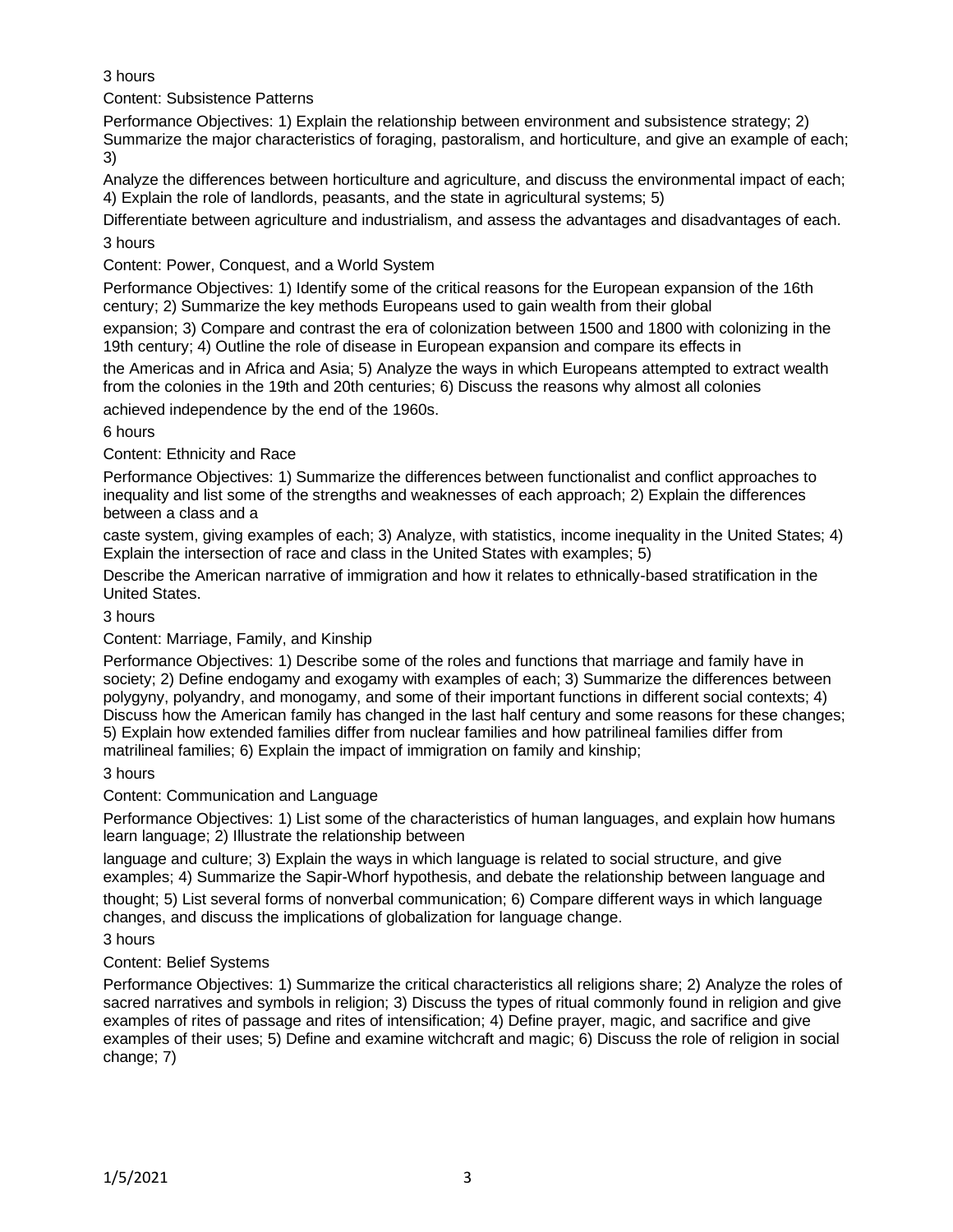Discuss the roles of religious identity and practice in immigrant communities.

3 hours

Art and Expressive Culture

Performance Objectives: 1) Summarize some of the functions of art in political and ritual contexts; 2) Describe the ways art can symbolize key cultural concepts and themes using examples; 3) Analyze the roles that art can play

in politics. Give examples of the use of art to promote political ends; 4) Discuss how art is used to express cultural and personal identity, using examples from different societies; 5) Describe the

relationship between art made for use within a particular culture and the international art market.

6 hours

Content: Sexuality, Gender, Race, and Class

Performance Objectives: 1) Explain and discuss the concept of intersectionality; 2) Differentiate between sex

and gender; 3) Explain alternative gender roles using examples from different cultures; 4) Compare sexuality practices in different societies; 5) Summarize different theories that attempt to explain

gender, race, and class; 6) Compare gender, race, and class relations typical of foraging, horticultural, pastoral, agricultural, and industrial societies.

6 hours

Content: Political and Economic Organization

Performance Objectives: 1) Define the different aspects of the political process and apply these to the Arab Spring and modern Haiti; 2) Contrast egalitarian, rank and stratified societies, illustrating the key features of each; 3) Assess the role that warfare plays in different forms of political organization; 4) Compare Haiti and the United States to explain how political ideology helps maintain social stratification

in state-level societies; 5) Describe some factors that support nationalism in nation-states; 6) Explain how anthropology contributes to our understanding of the roles of ethnic and indigenous groups

in the maintenance of nation-states.

4 hours

Content: Globalization and Culture Change

Performance Objectives: 1) Give examples of the types and degrees of economic inequality present in the world today; 2) Compare and contrast the different models of economic development that

have been popular in the last half century; 3) Assess the role of multinational corporations in the world and give examples of the advantages and problems that attend them; 4) Summarize the role and

importance of urbanization of urbanization in the world and give examples of urbanization in poor nations; 5) Evaluate the significance of population growth and analyze the effect of government policy

and economics in controlling population growth; 6) Discuss some of the key environmental challenges facing the world and describe the differences between pollution in wealthy and poor nations; 7)

Analyze the role that political instability has played in culture change; 8) Examine the relationship of globalization, migration, and refugees.

3 hours

Content: Research Presentations

Performance Objectives: 1) Presentations of semester-long ethnographic research projects; 2) Explain how data supports an original argument to reveal insights about a particular local culture; 3) Analyze a culture from an anthropological

perspective.

2 hours

Final Exam

# **METHODS OF INSTRUCTION:**

- Weekly lectures - Weekly readings - Weekly or bi-weekly films - Discussion forums - Group exercises - Group work around research projects - Fieldwork activities - Reading responses - Ethnographic research - In-person office hours and/or zoom chats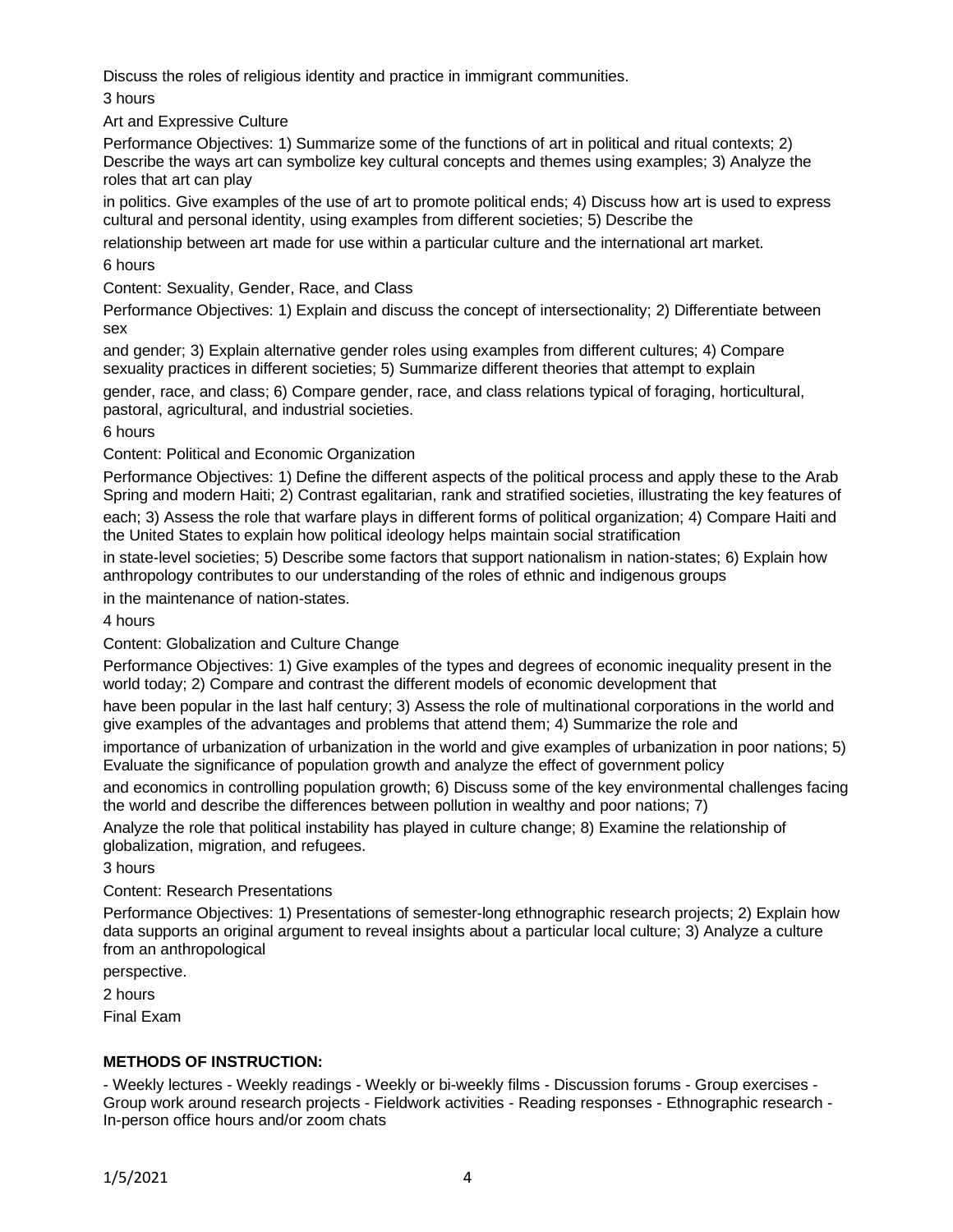#### **OUT OF CLASS ASSIGNMENTS:**

Required Outside Hours: 30 Assignment Description: Reading assignments Required Outside Hours: 20 Assignment Description: Writing assignments and quizzes Required Outside Hours: 20 Assignment Description: Interactive discussion forums Required Outside Hours: 20 Assignment Description: Film viewing Required Outside Hours: 18 Assignment Description: Research project

## **METHODS OF EVALUATION:**

Writing assignments Percent of total grade: 70.00 % Essay quizzes and exams, reading response papers, discussion posts and replies, research project Objective examinations Percent of total grade: 20.00 % Multiple-choice and essay quizzes and exams Skill demonstrations Percent of total grade: 10.00 % Field work methodologies, research presentations

#### **REPRESENTATIVE TEXTBOOKS:**

Nanda, Serena and Richard Warms. Culture Counts: A Concise Introduction to Cultural Anthropology (4th ed.). Belmont, CA: Cengage Learning,2017.

ISBN: 978-1337109680

Reading Level of Text, Grade: 12 Verified by: Debbie Klein

Nina Brown, Thomas McIlwraith, Laura Tubelle de Gonzalez. Perspectives: An Open Invitation to Cultural Anthropology (2nd ed.). Arlington, VA: American Anthropological Association,2020. ISBN: 978-1931303675 Reading Level of Text, Grade: 12 Verified by: Debbie Klein

#### **Recommended Other Texts and Materials**

Instructors can choose from a range of ethnographies, including but not limited to: Chavez, Leo (2013). Shadowed Lives: Undocumented Immigrants in American Society (3rd ed.). Fort Worth, TX: Harcourt Brace College Publishers.

Farmer, Paul (2001). Infections and Inequalities: The Modern Plagues (2nd ed.). Berkeley, CA: University of California Press.

Holmes, Seth (2013). Fresh Fruit, Broken Bodies: Migrant Farmworkers in the United States. Berkeley, CA: University of California Press.

Emecheta, Buchi (2013). Joys of Motherhood (2nd ed.). New York, NY: George Braziller Inc. Craven, Christa and Dana Ain-Davis (eds.) (2013). Feminist Activist Ethnography: Counterpoints to Neoliberalism in North America. Lanham, Maryland: Lexington Books.